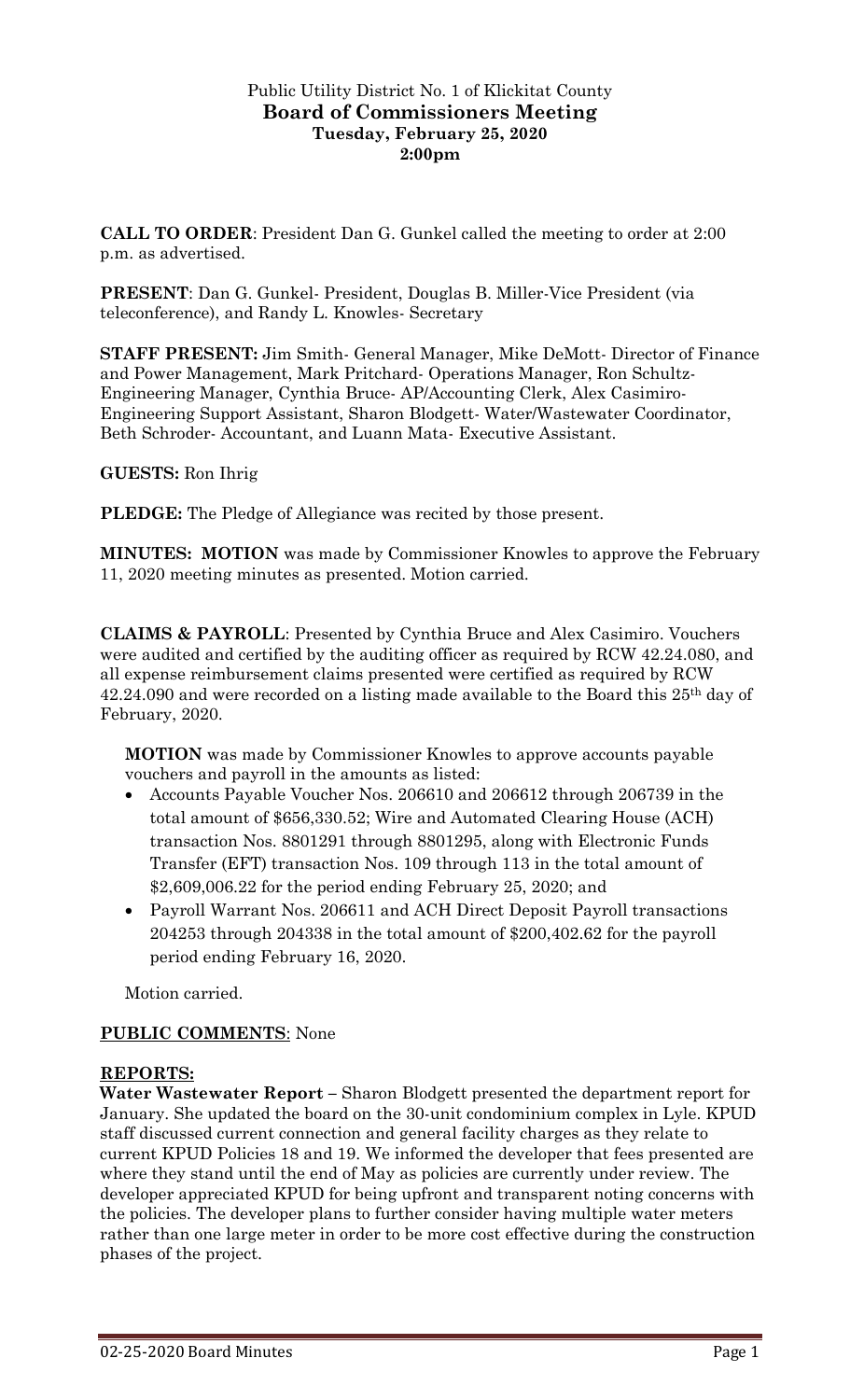The final stages of the Lyle well project is underway this week. We are awaiting approval documents from Washington State Department of Health.

The Klickitat Water inspection of well #3 went well. The pump had issues that were found during the inspection process thus a new pump was installed. With the new pump and work complete, the well is now pumping 55-60 gallons per minute. This is nearly triple the output prior to the pump replacement. Staff will continue to investigate surface water solutions and have scheduled touring of two facilities in Richland next month.

There was an informal meeting with the Corp of Engineers and County Officials at the Klickitat Courthouse to discuss the two options for tribal villages within Klickitat County. One site is in Wishram Heights and the other is off Highway 97, east of the Centerville Highway. These projects are due to a congressionally mandated requirement of the Flood Control Act of 1950. The Highway 97 location proposal projects 130 units and the Wishram location is projected as 110 units. Regardless of the site, the village setup will consist of single residential dwellings, duplexes, and seasonal RV/tent sites. The Army Corp of Engineers presented a milestone schedule during the meeting and copies were given to the Board for their review. The Army Corp of Engineers project is several years out and is not associated with the Dallesport project proposal.

Sharon also provided an update on annual reporting requirements for Biosolids and the General Permit Application process that happens every 5 years. During this year's submission of the Biosolids permit, the General Permit's requirement of a Notice of Intent (NOI) occurred at the same time. DOE notified her that KPUD's submissions of the NOI needed to be signed by an elected official due to all wastewater plants being "minor" plants servicing populations under 10,000. Jim Smith had initially signed the documents; however, a member of the Board will need to sign them moving forward.

A consultant was hired to complete an inspection of our SCADA system and PLC's. We are awaiting the receipt of the assessment findings so we can evaluate their recommendation of inventory. Once the assessment is received, we are hopeful that it will assist in capital budget forecasting as the systems are updated with modern communications. These improvements are being coordinated with electric system SCADA and IT communications improvements.

**Operations Report** – Mark Pritchard presented the department report for January. There were a few tree issues, but more of the issues this month were due to conductor and equipment failure. The main occurrences were on the Wishram transmission line and were caused by conductor slack. A drone inspection found where a jumper had been slapping a guy and arcing was occurring. The crew completed a temporary fix and tied off the lines to prevent the wire slack from making contact with anything. Materials are on order and there will be an outage to reconductor this section when materials are received.

Crews are continuing to complete maintenance work. Tree trimming, transmission line inspections, and weed treatment have been the main focus this month. The Goldendale crew is working in Alderdale this week. White Salmon is continuing to work on Snowden fusing.

We are evaluating new fault indicators. A review of the system demonstrated that our information requires updating. The crews identified map locations, Phillip McMillen updated the maps and the crews will verify these locations as they evaluate the system. When evaluations are complete, Phillip will once again update the mapping system. A new fault indicator is being evaluated. We want these new indicators to have dual settings so they will show intermittent faults as well as permanent ones.

Northwest Line Clearance is still completing vegetation management work in White Salmon. They will continue their momentum moving forward and continue to be very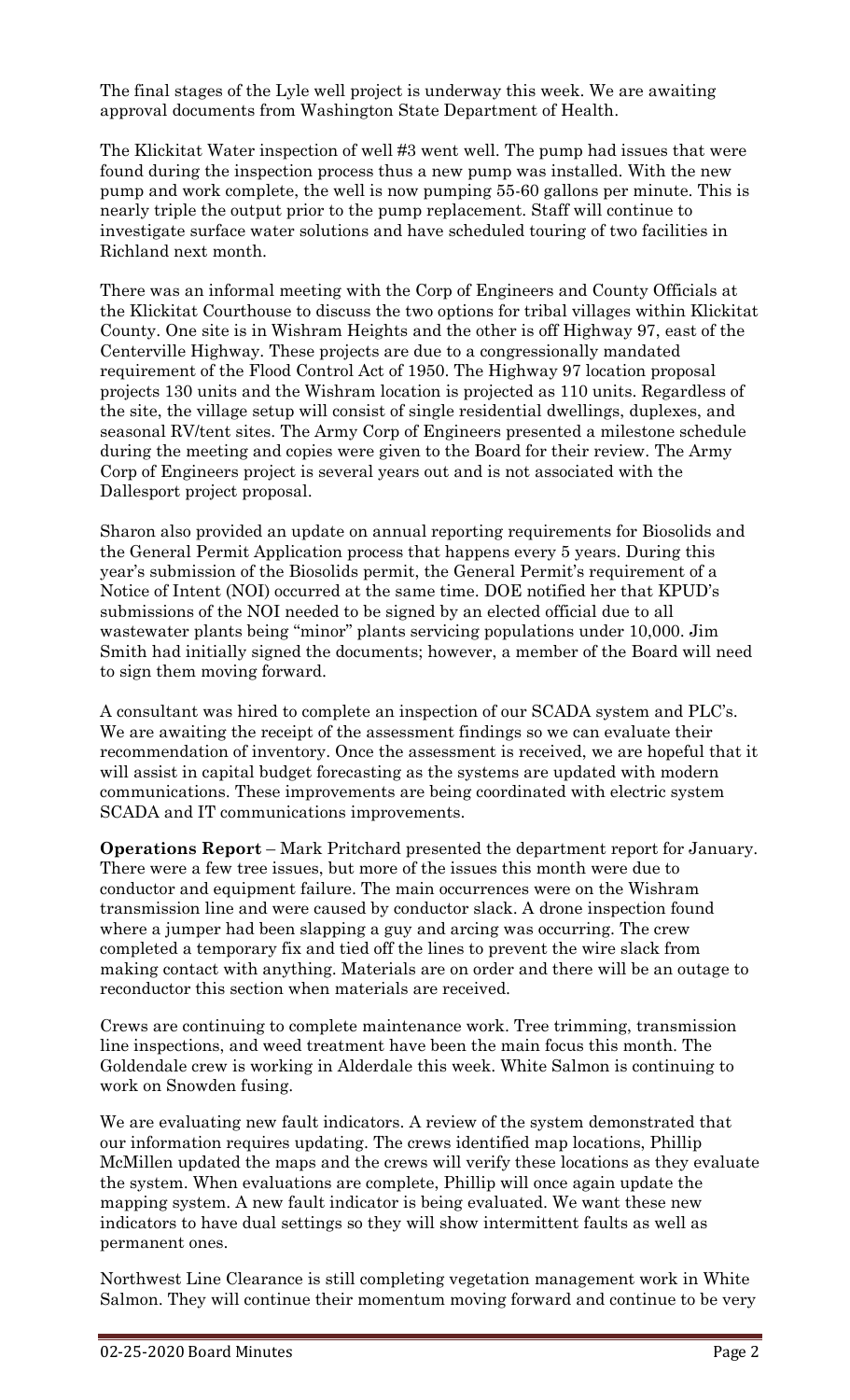customer oriented. We will be requesting the approval of the 2020 Tree Trimming Bid. Asplundh Tree Expert Co. was the low successful bidder. The labor portion was very close, but Asplundh's equipment bid is lower due to their resources. We plan to complete some additional mechanical Right of Way clearing this year as well. We yielded great results from last year's work. Our plan is to purchase our own mechanical trimmer. The eventual goal is to have a 4-year trimming cycle, but the first cycle will be a slower process because of the amount of vegetation we well be removing.

Safety this month focused on office personnel. March's safety training topic is Wildland Fire Safety Training (blue card). By having our personnel blue card certified, it will help bridge the gap between us and responding agencies. Commissioner Knowles inquired if we have a contractor for investigations. We do not have anything formal, but will bring back a professional services approval at a future meeting. Jim did add that we have staff responding to all fires within the county where our equipment is present.

**Engineering Report** – Ron Schultz presented the department report for January. Ron is meeting with our Bonneville Power Administration (BPA) Customer Service Engineer and Customer Service Engineering Supervisor to discuss the rebuilding of the BPA Goldendale 69kV substation. We have a new Customer Service Engineer Jay Largo, who is replacing Jason Kemp, who moved to a new position.

Planned Outages- We are also in final stages of scheduling the BPA Rock Creek switching outage. A meeting to discuss switching procedures is scheduled for tomorrow. This outage will begin on May 11th. Puget Sound Energy have scheduled their outage to begin on May 2nd. They will not generate for two weeks during their outage period. Staff will also complete some maintenance work in the White Creek, Harvest, and Willis substations during this outage period as well.

Unplanned outages- We had a tree fall through the line on the Glenwood transmission. The Glenwood 69kV breaker in the Husum substation did not open, so it resulted in a wider spread outage, operating a breaker in BPA's Bald Mtn. substation. Our distance to fault indication from Husum worked well. The crew was able to locate the tree and remove it quickly. We have scheduled this breaker for replacement.

Last month we discussed the Bingen transformer failure. The repair of this equipment is covered by warranty. Virginia Transformer will come in and make the repairs once parts arrive.

Staffing- The department is focused on training and staff development. We have new personnel and shifting job requirements. Ron's focus is on project guidance. Mark Garner and support staff are working through work order process flow, which will be implemented within the NISC program. Shelby Manka is immersing herself in educating herself on WECC process and requirements to assist the department. Engineers in White Salmon are preparing to have the crew rebuild the double circuit down to Bingen. They are also evaluating how to sectionalize an east and west feed for this area. The split would be located by Daubenspeck Park. By splitting this area into two feeds, it would provide options to re-feed areas of Bingen during an outage. Goldendale Engineers are also continuing to evaluate the east end loads. Ron has contacted Pacific Power and Light regarding the Condit Line purchase again, but has not received a response to date.

**COMMISSIONER DAN GUNKEL –** Commissioner Gunkel will be attending the Economic Development Administration board meeting this evening.

**COMMISSIONER DOUGLAS MILLER -** Commissioner Miller reminded the Board that the F-1 annual reports are due April 15th.

**COMMISSIONER RANDY KNOWLES** – Commissioner Knowles did not have a report at this time.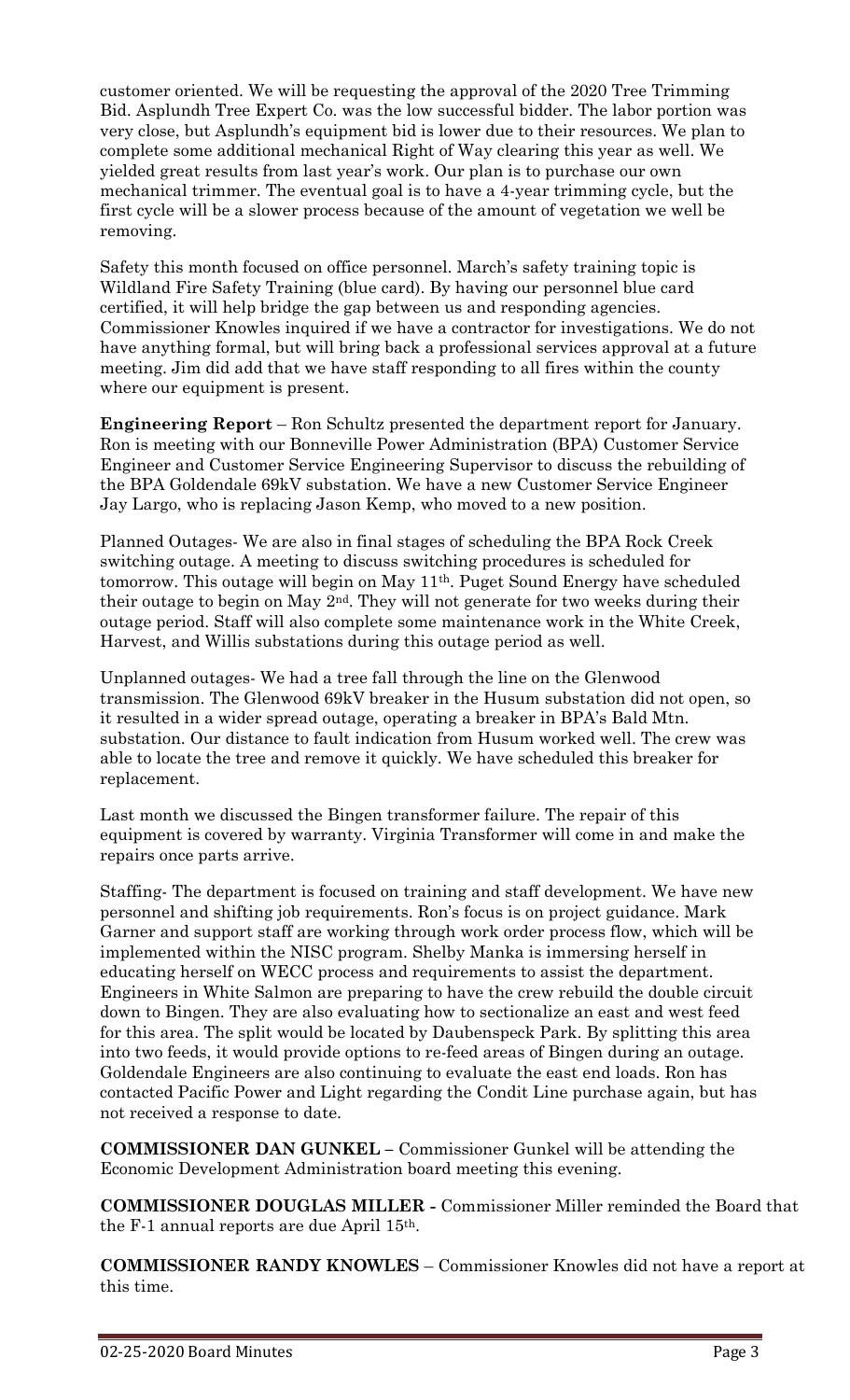# **GENERAL MANAGER –** The complete report can be found at:

[htp://www.klickitatpud.com/topicalMenu/commissioners/GM\\_Reports.aspx](http://www.klickitatpud.com/topicalMenu/commissioners/GM_Reports.aspx) In addition to the written report, Jim Smith presented the following information:

- Pump Storage project of significance. The Senate is scheduled to vote today on SSB 6578. The language in this bill refers to pumped storage projects located in a county boarding the Columbia River utilizing statutorily authorized water rights to be projects of statewide significance.
- Irrigators meeting- Both meetings were well attended. The Central district meeting was focused on obtaining information on KPUD involvement with pumped storage, the Eastern district focused on rate discussions. They also inquired about the Renewable Natural Gas project. They were interested in how the project was operating and how this project impacts rates.
- Republic- Kevin Ricks is attending the Global Waste Management Symposium this week in California. His focus is on anaerobic digesters and the impacts that diversions of food waste and liquids could have on our gas recovery. He is also focused on developing long-term strategies that assist us and our partners.
- Renewable Identification Number sales- At our last meeting Mike DeMott discussed that we were selling stored gas as there was an increase in market pricing. We have presold about 78,000 dekatherms for extraction in August. We still have about 50,000 additional dekatherms of stored gas to sell. We will receive the current RIN pricing and the Low Carbon Fuel Standard credit pricing at the time of removal. Increasing gas production from the field is the focus now.
- Invitation from Jamie Herrera-Beutler's office- Jim stated that he received an invitation to attend a roundtable discussion on markets and impacts focused on carbon legislation. Jim will attend this meeting in hopes to guide discussion and provide information regarding waiver credits.

# **AGENDA ITEMS:**

- A. BID AWARD- 2020 Tree Trimming: **Motion** was made by Commissioner Knowles to award the bid for 2020 Tree Trimming to Asplundh Tree Expert Co. based upon their bid submission. They are the low successful bidder. Motion carried.
- B. PROFESSIONAL SERVICES APPROVAL: **Motion** was made by Commissioner Knowles to approve the addition of Anderle CPA PLLC and Odell Engineering and agree to add them to the Professional Services Consultants roster for the 2020 period. Motion carried.
- C. REJECTION OF BIDS- RNG Blower Electrical Components: **Motion** was made by Commissioner Knowles to reject all bids as they exceed the engineer's estimate for the project by 15%. Staff will pursue alternate procurement alternatives per PUD policies and RCWs. Motion carried.
- D. EXECUTIVE SESSION: Review of Performance of a Public Employee (1)(g) President Gunkel called for an Executive Session at 3:33 p.m. per RCW 42.30.110 (1)(g) noting that the session would last for 1 hour and 30 minutes, for the purpose of discussing the General Manager's evaluation. The session ended at 5:00 p.m. **Motion** was made by Commissioner Knowles to authorize the President to sign the General Manager's Employment contract upon the President reviewing the proposed contract with Commissioner Miller. Motion carried.